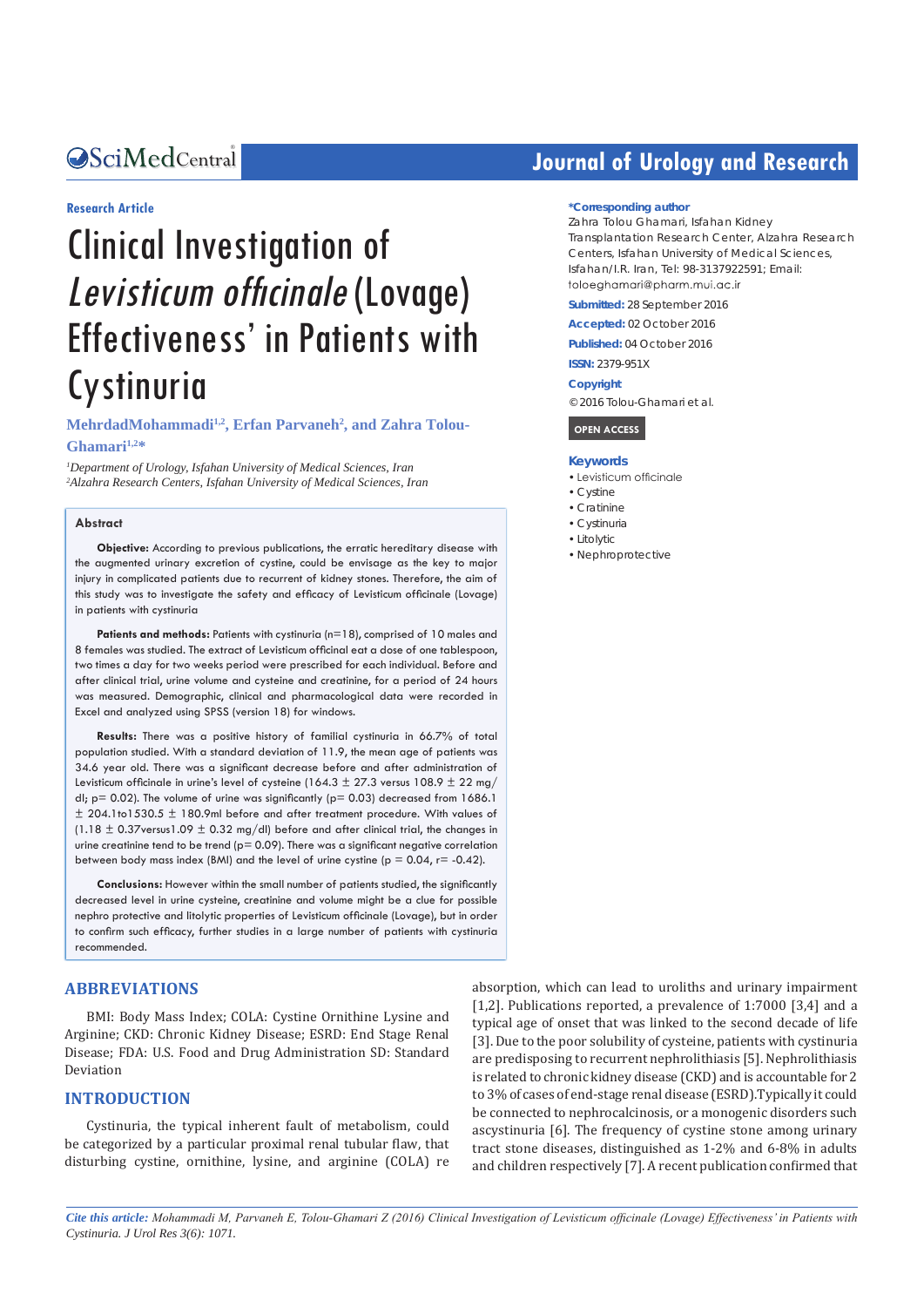due to dietary changes, metabolic abnormalities, climate change, and genitourinary abnormalities, the rate of pediatric urolithiasis has been increased [8]. In addition to the long-term risk for renal function impairment, renal colic and recurrent episodes of renal stone are the major morbidities related to cystinuria [9]. The main approach toward disease management, could be considered as the prevention of stone formation, that include hydration, low sodium diet, urinary alkalization with oral agents such as potassium citrate and thiol drugs such as D-penicillamine and tiopronin [10,11]. There are evidences that due to adverse effects of available pharmacological agents and socioeconomic situation most of patients have poor compliance [12,13]. The results of a cohort study indicated that 62.4% of patients with cystinuria were compliant with recommended treatments and therefore, they suggested multimodal management based on strict and regular follow up schedule [14].

In addition to the recommended chemical drugs, there are growing bodies of evidences regarding to the effectiveness of herbal therapy due to the reduced side effects, lower cost and better compliance [15,16].

Several studies have indicated the protective effect of some herbs due to ant oxidative activity in preventing the urolithiatic renal cell damage, by inhibitory activity against crystallization [17]. The herbaceous plant from the Apiaceae family, Levisticum officinale *(Lovage)* mentioned as a kind of herbs which could be used for renal stones [18-20].

Asthe evidences are available since 4<sup>th</sup>century, Levisticum officinale *(Lovage)* has been used for different medical conditions such as cystitis, colic, jaundice, bronchitis and many other diseases. It is also used as a diuretic [21].

However the U.S. Food and Drug Administration (FDA) have recognized Levisticum officinale *(Lovage)* as a safe agent for human consumption, but there are not any well-designed animal or human clinical investigations that evaluate its' proper dose and effectiveness on kidney stones [22]. By considering that urine cystine measurement is an important biochemical marker for both diagnosis and treatment follow up strategy [23], therefore the aim of this study was to investigate the impact of Levisticum officinale (Lovage) on urine cystine level among patients with cystinuria.

#### **MATERIALS AND METHODS**

Patients with cystinuria, those referred to the urology clinic of Isfahan Alzahra hospital, conducted to Isfahan Kidney Transplantation Research Center (IKTC) were studied. The study was approved by the regional ethics committee of Isfahan University of Medical Sciences under the research project number of 393023.

In order to select patients with cystinuria, the medical records of individuals who had surgical procedure for renal stones within a year were reviewed (n= 250). Subsequently, frothy patients were nominated for further study, but after explaining treatment plan, only 18 patients were agreed for such strategy and signed the consent form. Therefore, baseline characteristics such as age, weight, BMI, familial history of cystinuria, prescribed drugs for studied population (n=18), were recorded using a questionnaire

form. The extract of Levisticum officinale (Lovage) in the form of oral liquid (Zardband Pharmaceuticals Company) was administrated to each individual with a dose of one table spoon, two times a day, for a period of two weeks. A 24 hour urine sample was collected by each patient and the level of cystine, creatinine and urine volume was measured at baseline and after trial. During clinical trial a weekly follow-up was performed and any reported complication was evaluated and recorded. For 24-h urine collection the selected patients were trained by a laboratory staff. The 24-h urinary excretion of cystine was measured using high performance liquid chromatography (**HPLC**) **method. Urine** creatinine **level was measured using** the Jaffe method (Pars Azmoon Co, Tehran-Iran). The data were recorded in Excel and the analyses were performed using the Statistical Package for Social Sciences software, version 18 (SPSS Inc., Chicago, Illinois, USA). Where it was possible, mean  $\pm$  standard deviation (SD) reported for data. Chi-square and Student's t test were used to compare qualitative and quantitative variables. A p value of less than 0.05 was considered statistically significant.

#### **RESULTS AND DISCUSSION**

#### **Results**

Table (1) summarizes the patient characteristics. With a minimum of 8 and a maximum of 58, the mean age of patients was 34.6 ± 11.9 (mean ± SD) year old. Calculated BMI was 26.5 ± 3.36 kg/m<sup>2</sup> . There was a familial history of cystinuria in 66.7% of total population studied. The occurrence of cysteine stone was distinguished in 72.2 % of patients. Pharmacotherapy used potassium, D-penicillamine and captopril was verified as positive in 77.8%, 38.9% and 11.1% of patients, correspondingly. (Table 2) shows urine creatinine, urine volume and the level of cystine before and after the administration of Levisticum officinale

| <b>Table 1: Patients Characteristics.</b> |                   |  |
|-------------------------------------------|-------------------|--|
| Mean $\pm$ SD                             | <b>Variables</b>  |  |
| Age(yrs)                                  | $34.6 \pm 11.98$  |  |
| Sex(male/female)                          | 10/8              |  |
| Height(cm)                                | $157.5 \pm 13.98$ |  |
| Weight(kg)                                | $66.28 \pm 2.96$  |  |
| Body Mass Index( $kg/m2$ )                | $26.45 \pm 3.36$  |  |
| Familiar history of cystinuria; n (%)     | 12(66.7%)         |  |
| Occurrence of cystine stone               | 14 (77.2%)        |  |
| Pharmacotherapy used:                     |                   |  |
| Potassium                                 | 14(77.8%)         |  |
| D-penicillamine                           | 7(38.9%)          |  |
| Captopril                                 | $2(11.1\%)$       |  |

Table 2: Urine creatinine, urine volume and the level of cystine before and after the administration of Levisticum officinale *(Lovage)* in patients with cystinuria.

| Variables                        | <b>Before</b>      | After           | <i>p</i> value |
|----------------------------------|--------------------|-----------------|----------------|
| Urine<br>$c$ reatinine $(mg/dl)$ | $1.18 \pm 0.37$    | $1.09 \pm 0.32$ | 0.09           |
| Urine volume(ml)                 | $1686.1 \pm 204.1$ | 1530.5 ±180.9   | 0.03           |
| Urine cystine (mg/<br>dl)        | $164.3 \pm 27.3$   | $108.9 \pm 22$  | 0.02           |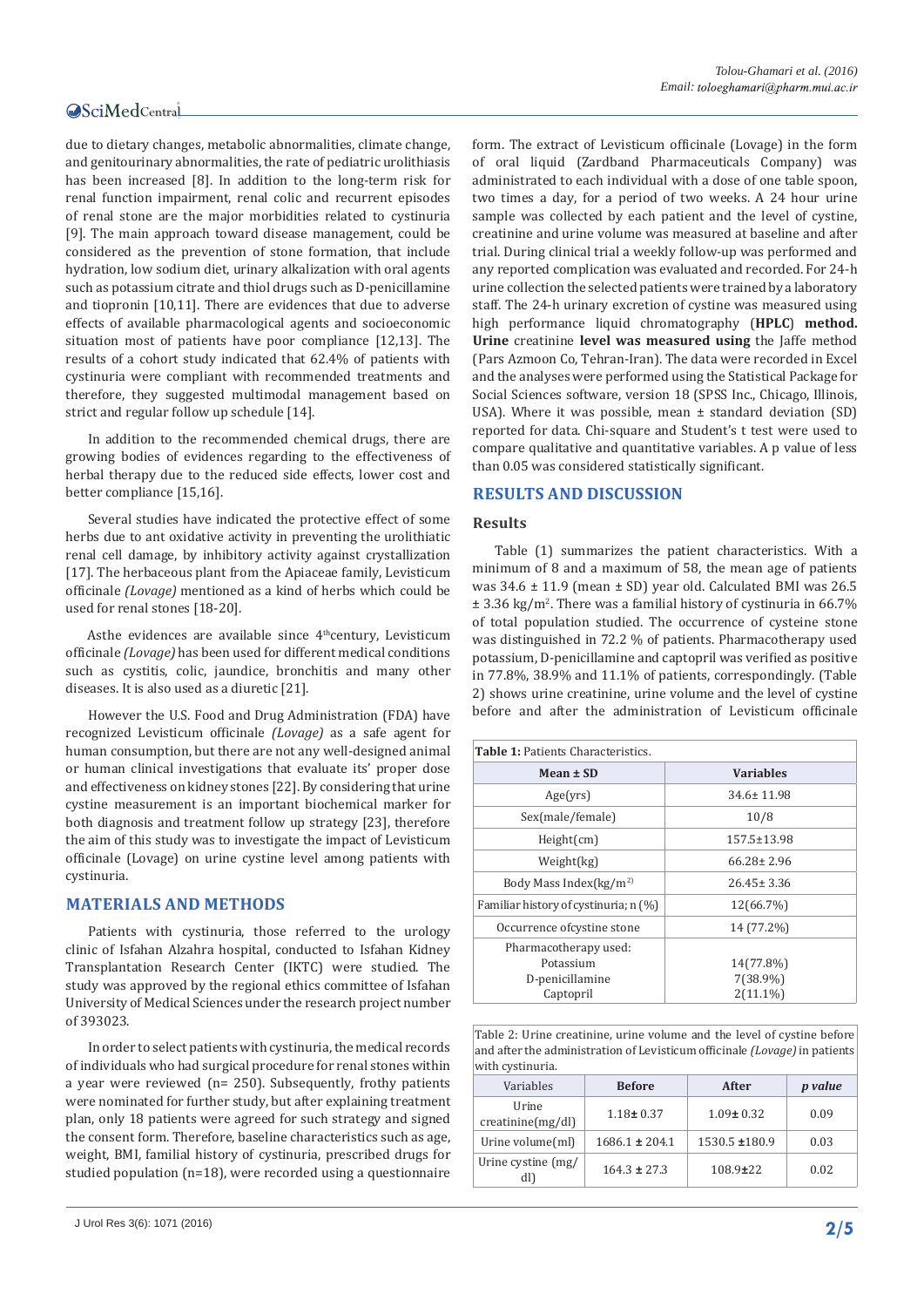*(Lovage)* in patients with cystinuria. As shown in (Figure 1), with a p value of 0.09, there was tendency to decrease in serum creatinine (mg/dl) with values of 1.18 ±0.37 *versus* 1.09 ± 0.32 before and after administration of Levisticum officinale respectively. (Figure 2) demonstrates a significant decrease  $(p = 0.02)$  in urine cystine (mg/dl) with values of:  $164.3 \pm 27.3$ *versus* 108.9 ± 22.0 before and after clinical trial respectively. There was a decrease in the volume of urine (ml) before and after the treatment process, with a significant p value of 0.03, as was detailed from 1686.1 ± 204.31 *versus* 1530.5 ± 180.9 in that order. There was a significant decrease (*p = 0.03*) related to the reduction in urine cysteine (mg/dl) according to the genders, as was expressed to, 96.9 ± 34.6 in males *versus* 3.4 ± 27.1 in females. There was not any significant relationship between the age and the level of urine cystine (*p=0.37*) in each individual. There was a significant negative correlation between BMI and the level of urine cystine (*p=0.04, r=-0.42*). Not complications were reported among studied population.

#### **Discussion**

Cystinuria is a rare inherited disease with increased urinary excretion of the poorly soluble amino acid cysteine [24]. Genetic factors such as SLC3A1 and SLC7A9 seem to play an important role in patients with such disease. In this case renal tubules are not capable for reabsorbing cystine and its' relative insolubility at physiological urine pH could lead to stone formation [25].

Many publications suggested that keystone of the management should be based on stoppage of stone formation with hyper hydration, urinary alkalization, and appropriate pharmacotherapy [13,25]. Therefore remedy to decrease stone formation should be managed in the direction of dropping urine cystine concentration and increasing cystine solubility [1-25].

In this trial after two weeks administration of Levisticum



**Figure 1** Urine creatinine (mg/dl) before and after administration of Levisticum officinale (n=18; p =0.09).



**Figure 2** Urine cystine (mg/dl) before and after admnisatration of Levisticum offinale (n=18; p=0.02).



officinale (Lovage), which has been recommended in traditional medicine of Iran besides [26], there was a significant decrease on the level of cysteine, creatinine and urine volume, among patients with cystinuria.

Due to recurrence of stone formation and non-obedience of patients to recommended treatment, management of cystinuria should be considered as a challenging issue. Also the adverse effects of pharmacological agents seem to be as one of the major causes of unpleasant strategy both for patients and clinicians [12,13].

Levisticumofficinale (Lovage) is from the large plant family of Apiaceae and its different medical properties have been reported in traditional medicine [27]. All parts of the plant could be used for various medical purposes. The most important constituents of Levisticum officinale (Lovage) are polyacetylenes which consist of 3(R)-falcarinol and 3(R)-8(S)-falcarindiol that was demonstrated to have many bioactivities [28-30]. Its bioactive secondary metabolites are essential oils, polyphenols (flavonoids, phenolic acids), coumarins (furano- and pyranocoumarins), saponins, alkaloids and polyacetylenes [27]. There are reports regarding the spasmolytic and diuretic effects of Levisticum officinale (Lovage) [16,22]. Moreover, it is recommended for lower urinary tract infections and urinary gravel by German Commission E [31]. The Natural Standard Research Collaboration published a report regarding different properties of Levisticum officinale (Lovage) such asits' preventative effect for renal stones [32].

Levisticumofficinale (Lovage) is one of the component of Canephron® N (CAN) that is recommended for prophylaxis and treatment of urinary tract infections in both adults and children, renal stones in adults, prevention of urinary tract infections and other gestational diseases in pregnancy.

Naber et al., in 2013, reviewed the clinical experiences of CAN in Eastern Europe and Central Asia. They suggested that a ten day add-on therapy of CAN could have improving effect on spontaneous elimination of kidney stones compared with standard therapy alone as well as stone prevention [33].

In agreement with Naber et al., in 2013 in this study, after a two weeks trial related to Levisticum officinale (Lovage) administration, the level of cystine decreased significantly which indicate its possible nephro protective and litolytic properties.

Worcester et al., in 2008 confirmed that cystinuria could be defined based on the 24h urine cystine excretion. Therefore cystine excretion of more than> 400mg/dl could result to a recurrent stone formation. The recommended level of urine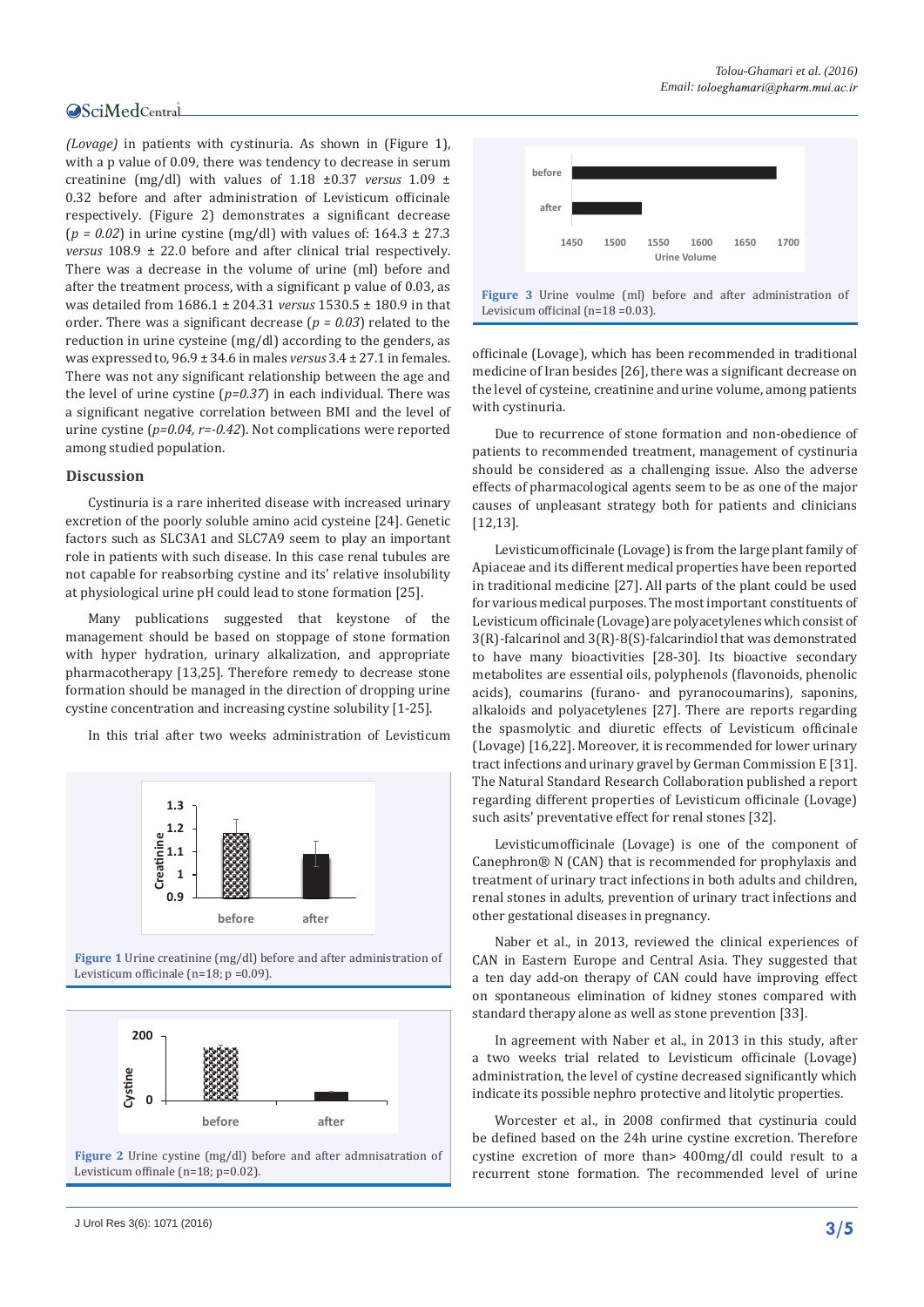cystine concentration is lower than 240mg/dl [33]. By keeping its concentration below the recommended level, the cystine super saturation would be prevented.

Considering that the population studied, have had a history of surgery due to cystine stones at least for one occasion, it could be suggested that prescribing Levisticum officinale (Lovage) at the initial phase of disease diagnosis could have more appropriate effect.

The negative significant correlation between BMI and level of urine cystine might indicate more significant efficacy of Levisticum officinale (Lovage) in patients with normal weight.

In this study there was not any report of complication or incompliance. This might point to Levisticum officinale (Lovage) safety's with minor adverse effects' when compare to available conventional strategy based on chemical pharmacological agents.

However the result of this study was established for the first time that could be mentioned as the strength of the current investigation, but its' limitation was the small size of sample, absence of control group and lack of long term patients' follow up.

In conclusion, the outcomes of the current clinical trial in patients with cystinuria pointed out that Levisticum officinale (Lovage) might have a proper effect on urine cysteine. Therefore it might give the impression as a safe agent that might be able to exhibit protective and positive clinical impact on reducing morbidities related to cystinuria and recurrence of cystine stones formation.

Further studies related to pharmacotherapy used Levisticum officinale (Lovage) in a large number of patients with cystinuria recommended to be advantageous.

#### **REFERENCES**

- 1. [Mizukami K, Raj K, Osborne C, Giger U. Cystinuria Associated with](https://www.ncbi.nlm.nih.gov/pmc/articles/PMC4942060/)  [Different SLC7A9 Gene Variants in the Cat. PLoS One. 2016; 11:](https://www.ncbi.nlm.nih.gov/pmc/articles/PMC4942060/)  [0159247.](https://www.ncbi.nlm.nih.gov/pmc/articles/PMC4942060/)
- 2. [Hall PM. Nephrolithiasis: treatment, causes, and prevention. Cleve Clin](https://www.ncbi.nlm.nih.gov/pubmed/19797458)  [J Med. 2009; 76: 583-591.](https://www.ncbi.nlm.nih.gov/pubmed/19797458)
- 3. [Rogers A, Kalakish S, Desai RA, Assimos DG. Management of cystinuria.](https://www.ncbi.nlm.nih.gov/pubmed/17678985)  [UrolClin North Am. 2007; 34: 347-362.](https://www.ncbi.nlm.nih.gov/pubmed/17678985)
- 4. [Gentili A, Ria P, Lupo A, Fabris A. Cystinic nephrolythiasis: clinical](https://www.ncbi.nlm.nih.gov/pubmed/27374390)  [experience and new diagnostic and therapeutic perspectives. G](https://www.ncbi.nlm.nih.gov/pubmed/27374390)  [ItalNefrol. 2016; 33.](https://www.ncbi.nlm.nih.gov/pubmed/27374390)
- 5. [Worcester EM, Coe FL. Nephrolithiasis. Prim Care. 2008; 35: 369-391.](https://www.ncbi.nlm.nih.gov/pmc/articles/PMC2518455/)
- 6. [Courbebaisse M, Prot-Bertoye C, Bertocchio JP, Baron S, Maruani](https://www.ncbi.nlm.nih.gov/pubmed/27349612)  [G, Briand S, et al. Nephrolithiasis of adult: From mechanisms to](https://www.ncbi.nlm.nih.gov/pubmed/27349612)  [preventive medical treatment. Rev Med Interne. 2016; 24: 30402-](https://www.ncbi.nlm.nih.gov/pubmed/27349612) [30407.](https://www.ncbi.nlm.nih.gov/pubmed/27349612)
- 7. [Leusmann DB, Blaschke R, Schmandt W. Results of 5,035 stone](https://www.ncbi.nlm.nih.gov/pubmed/2237297)  [analyses: a contribution to epidemiology of urinary stone disease.](https://www.ncbi.nlm.nih.gov/pubmed/2237297)  [Scand J Urol Nephrol. 1990; 24: 205-210.](https://www.ncbi.nlm.nih.gov/pubmed/2237297)
- 8. [Lee ST, Cho H. Metabolic features and renal outcomes of urolithiasis in](https://www.ncbi.nlm.nih.gov/pubmed/27098938)  [children. Ren Fail. 2016; 38: 927-32.](https://www.ncbi.nlm.nih.gov/pubmed/27098938)
- 9. [Milliner DS. Cystinuria. Endocrinol MetabClin North Am. 1990; 19:](https://www.ncbi.nlm.nih.gov/pubmed/2081517)  [889-907.](https://www.ncbi.nlm.nih.gov/pubmed/2081517)
- 10.[Mattoo A, Goldfarb DS. Cystinuria. SeminNephrol. 2008; 28: 181-191.](https://www.ncbi.nlm.nih.gov/pubmed/18359399)
- 11.[Xu H, Zisman AL, Coe FL, Worcester EM. Kidney stones: an update on](https://www.ncbi.nlm.nih.gov/pubmed/23438422)  [current pharmacological management and future directions. Expert](https://www.ncbi.nlm.nih.gov/pubmed/23438422)  [OpinPharmacother. 2013; 14: 435-447.](https://www.ncbi.nlm.nih.gov/pubmed/23438422)
- 12.[Ahmed K, Dasgupta P, Khan MS. Cystine calculi: challenging group of](https://www.ncbi.nlm.nih.gov/pubmed/17148700)  [stones. Postgrad Med J. 2006; 82: 799–801.](https://www.ncbi.nlm.nih.gov/pubmed/17148700)
- 13.[Andreassen KH, Pedersen KV, Osther SS, Jung HU, Lildal SK, Osther](https://www.ncbi.nlm.nih.gov/pubmed/26614112)  [PJ. How should patients with cystine stone disease be evaluated and](https://www.ncbi.nlm.nih.gov/pubmed/26614112)  [treated in the twenty-first century?. Urolithiasis. 2016; 44: 65-76.](https://www.ncbi.nlm.nih.gov/pubmed/26614112)
- 14.[Shim M, Park HK. Multimodal treatments of cystine stones: an](https://www.ncbi.nlm.nih.gov/pmc/articles/PMC4131079/)  [observational, retrospective single-center analysis of 14 cases. Korean](https://www.ncbi.nlm.nih.gov/pmc/articles/PMC4131079/)  [J Urol. 2014; 55: 515-519.](https://www.ncbi.nlm.nih.gov/pmc/articles/PMC4131079/)
- 15.[Jyothi MJ, Prathyusha S, Mohanalakshmi S, Praveen KAVS, Ashok](http://www.ijidd.com/File_Folder/66-75.pdf)  [KCK. Potent herbal wealth with litholytic activity: A review. In J of](http://www.ijidd.com/File_Folder/66-75.pdf)  [Innovative Drug Discovery. 2012; 2: 66-75.](http://www.ijidd.com/File_Folder/66-75.pdf)
- 16.[Yarnell E. Botanical medicines for the urinary tract. World J Urol.](https://www.ncbi.nlm.nih.gov/pubmed/12522584)  [2002; 20: 285-293.](https://www.ncbi.nlm.nih.gov/pubmed/12522584)
- 17.[Pareta SK, Patra KC, MazumderPM, Sasmal D. Establishing the Principle](http://scialert.net/fulltext/?doi=jpt.2011.321.332&org=10)  [of Herbal Therapy for Antiurolithiatic Activity: A Review.](http://scialert.net/fulltext/?doi=jpt.2011.321.332&org=10) Journal of [Pharmacology and Toxicology. 2011; 6: 321-332.](http://scialert.net/fulltext/?doi=jpt.2011.321.332&org=10)
- 18.[Mirjalili MH, Javanmardi J, in Handbook of Herbs and Spices, Peter KV,](http://www.sciencedirect.com/science/book/9780857090393)  [Ed.,Woodhead Publishing Ltd., Abington. 2006.](http://www.sciencedirect.com/science/book/9780857090393)
- 19.[Mozaffarian V, A Dictionary of Iranian plant names, FarhangMoaser,](http://www.oalib.com/references/15365296)  [Tehran, 1996.](http://www.oalib.com/references/15365296)
- 20.[Amiee K, Akhgar MR, Rustaiyan A, Masoudi S. Composition. etHau](http://www.tandfonline.com/doi/abs/10.1080/10412905.2006.9699374?src=recsys&)  sskn and Levisticum officinale [Koch obtained by hydro distillation and](http://www.tandfonline.com/doi/abs/10.1080/10412905.2006.9699374?src=recsys&)  extraction. J Essent Oil Res. [2006; 18:19-21.](http://www.tandfonline.com/doi/abs/10.1080/10412905.2006.9699374?src=recsys&)
- 21.[Bown D. Encyclopaedia of Herbs and their Uses. 1995.](https://books.google.co.in/books/about/Encyclopedia_of_Herbs_and_Their_Uses.html?id=Pr4SAQAAMAAJ)
- 22.[Segebrecht S, Schilcher H. Ligustilide: Guiding Component for](https://www.ncbi.nlm.nih.gov/pubmed/17262483)  [Preparations of Levisticum officinale Roots. Planta Med. 1989; 55:](https://www.ncbi.nlm.nih.gov/pubmed/17262483)  [572-573.](https://www.ncbi.nlm.nih.gov/pubmed/17262483)
- 23.[Food and Drug Administration. Code of Federal Regulations. Title 21.](https://www.accessdata.fda.gov/scripts/cdrh/cfdocs/cfcfr/CFRSearch.cfm)  [2003; 3.](https://www.accessdata.fda.gov/scripts/cdrh/cfdocs/cfcfr/CFRSearch.cfm)
- 24.[Sumorok N, Goldfarb DS. Update on cystinuria.](https://www.researchgate.net/publication/236692242_Update_on_cystinuria)  [CurrOpinNephrolHypertens. 2013; 22: 427-431.](https://www.researchgate.net/publication/236692242_Update_on_cystinuria)
- 25.[Saravakos P, Kokkinou V, Giannatos E. Cystinuria: current diagnosis](https://www.ncbi.nlm.nih.gov/pubmed/24246330)  [and management. Urology. 2014; 83: 693-699.](https://www.ncbi.nlm.nih.gov/pubmed/24246330)
- 26.[Zargari A. Medicinal plants, Tehran University Publications. Tehran.](https://books.google.co.in/books/about/Medicinal_plants.html?id=SPdJnQEACAAJ&redir_esc=y)  [1990.](https://books.google.co.in/books/about/Medicinal_plants.html?id=SPdJnQEACAAJ&redir_esc=y)
- 27.[Christensen LP, Brandt K. Bioactive polyacetylenes in food plants of](https://www.ncbi.nlm.nih.gov/pubmed/16520011.)  [the Apiaceae family: occurrence, bioactivity and analysis. J Pharm](https://www.ncbi.nlm.nih.gov/pubmed/16520011.)  [Biomed Anal. 2006; 41: 683-693.](https://www.ncbi.nlm.nih.gov/pubmed/16520011.)
- 28.[Schinkovitz A, Stavri M, Gibbons S, Bucar F. Antimycobacterial](https://www.ncbi.nlm.nih.gov/pubmed/18350523)  [polyacetylenes from Levisticum officinale. Phytother Res. 2008; 22:](https://www.ncbi.nlm.nih.gov/pubmed/18350523)  [681-684.](https://www.ncbi.nlm.nih.gov/pubmed/18350523)
- 29.[Gholamhoseinian A, Moradi MN, Sharifi-Far F. Screening the methanol](https://www.ncbi.nlm.nih.gov/pubmed/21589805)  [extracts of some Iranian plants for acetylcholinesterase inhibitory](https://www.ncbi.nlm.nih.gov/pubmed/21589805)  [activity. Res PharmSci. 2009; 4: 105-112.](https://www.ncbi.nlm.nih.gov/pubmed/21589805)
- 30.[Rajaei P, Mohamadi N. Ethnobotanical study of medicinal plants of](https://www.ncbi.nlm.nih.gov/pmc/articles/PMC3813156/)  [hezar mountain allocated in South East of iran. Iran J Pharm Res.](https://www.ncbi.nlm.nih.gov/pmc/articles/PMC3813156/)  [2012; 11.](https://www.ncbi.nlm.nih.gov/pmc/articles/PMC3813156/)
- 31.[Blumenthal M, Busse WR, Goldberg A, Gruenwald J, Hall T, Riggins CW,](http://annals.org/article.aspx?articleid=712613)  [et al. The Complete German Commission E MonographsTherapeutic](http://annals.org/article.aspx?articleid=712613)  [Guide to Herbal Medicines. Austin, TX: American. Botanical Council;](http://annals.org/article.aspx?articleid=712613)  [Boston: Integrative Medicine Communication. 1998.](http://annals.org/article.aspx?articleid=712613)